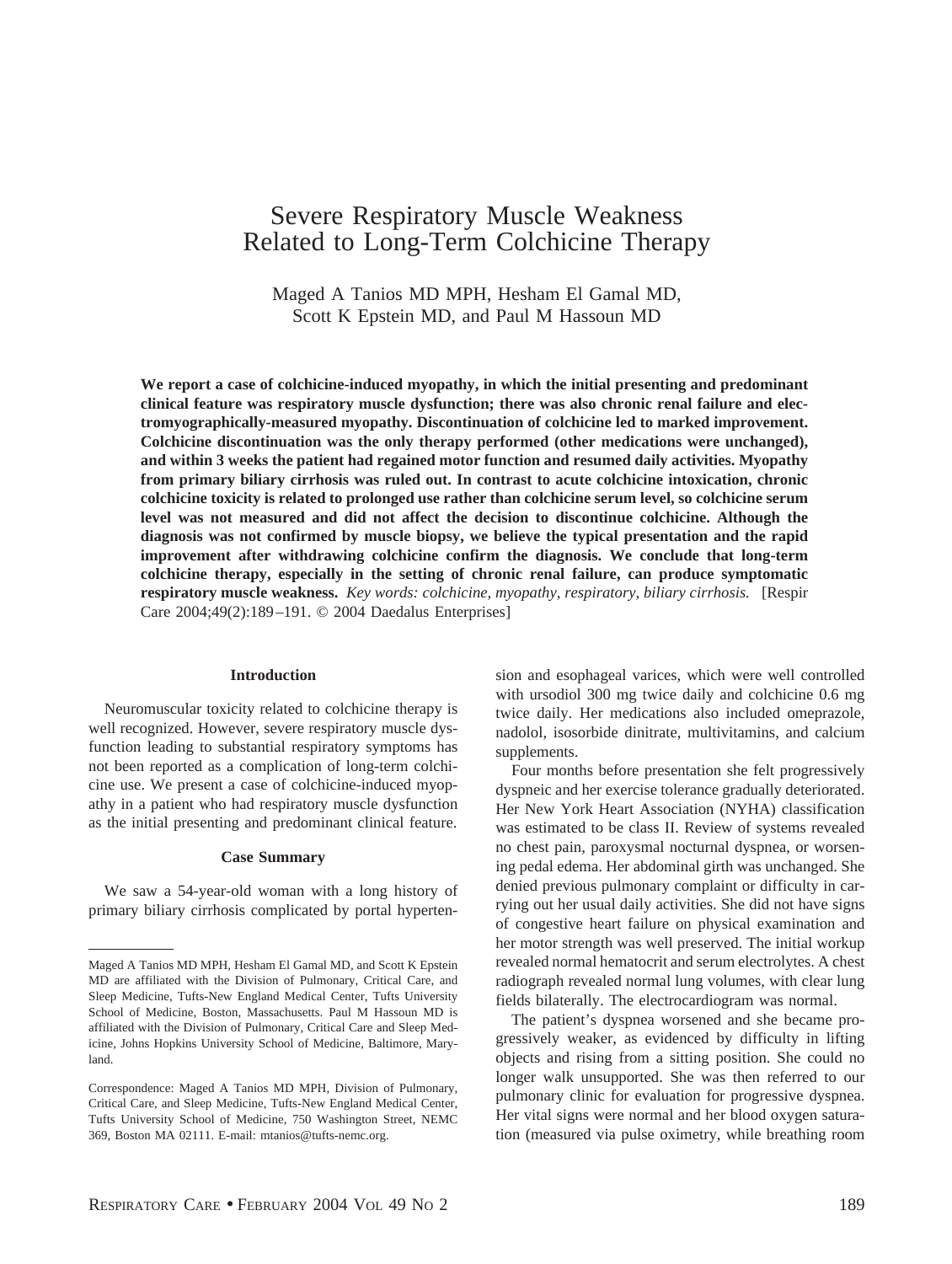air) was 97%. She had no sign of respiratory distress at rest in the sitting position, but developed orthopnea within minutes in the recumbent position. A rapid shallow breathing pattern with thoracoabdominal paradox was evident on examination. There was no jugular venous distention. The chest was clear to auscultation bilaterally and there was some abdominal distension, which suggested minimal ascites. There was trace pedal edema. The neurologic examination showed weakness of the proximal muscles, which was symmetrically distributed but more prominent in the legs (Medical Research Council [MRC] grade 4/5 in the proximal muscles of the upper extremity and 4-/5 in the lower extremities). Sensory and cerebellar functions were normal. Deep tendon reflexes were diminished in all extremities.

Initial blood values were normal, including hemoglobin level, white blood cell count, platelet count, and liver and thyroid function tests. Her blood urea nitrogen (25 mg/dL) and serum creatinine (1.7 mg/dL) were unchanged from baseline values obtained approximately 5 years earlier (19 mg/dL and 1.7 mg/dL). Her serum albumin was 2.6 g/dL and prothrombin time was 9.8 s (international normalized ratio  $[INR] = 1.0$ . Her creatinine kinase was 157 international units/L (normal 20–165 international units/L), but aldolase was elevated at 6.3 units/L (normal 1.7–4.9 units/L).

A repeat chest radiograph revealed bilateral elevation of hemidiaphragms, small lung volumes, and basilar atelectasis. Echocardiography showed a normal ejection fraction, normal chamber sizes, normal pulmonary artery pressure, and no pericardial effusion. Pulmonary function tests performed in the upright position showed low diffusing capacity for carbon monoxide and severely low maximum inspiratory and expiratory pressures (Table 1). The maximum inspiratory and expiratory pressures were low before substantial lung volume reduction was evident.

Two weeks after her evaluation her generalized weakness and dyspnea deteriorated and arterial blood gas values showed hypercapnia and respiratory acidosis. She was admitted to the hospital for concern about acute respiratory failure. Electromyography (EMG) revealed abundant, widespread myotonic discharges in all muscles examined. Diaphragmatic EMG was not performed. Motor unit potentials were generally of small amplitude and short duration, showing increased polyphasia and early recruitment. These findings were consistent with myopathy.<sup>1</sup> She refused muscle biopsy. Immediately upon admission, colchicine therapy was discontinued, on the assumption that it might have contributed to the muscle weakness and myopathic EMG pattern. She was treated conservatively, with supplemental oxygen and bronchodilator therapy.

Within 3 days her clinical symptoms dramatically improved and she was discharged home. No other therapeutic measures were performed and the rest of her medications were unchanged. At a visit 3 weeks later she had regained her motor function and had resumed her daily activities.

Table 1. Pulmonary Function Test Results

| Variable                  | PFT <sub>1</sub><br>(% of Predicted) | PFT <sub>2</sub><br>(% of Predicted) |
|---------------------------|--------------------------------------|--------------------------------------|
| $FEV1$ (L)                | 1.82(81)                             | 1.99(88)                             |
| VC(L)                     | 2.68(98)                             | 2.73(99)                             |
| FEV <sub>1</sub> /VC      | 68 (83)                              | 73 (89)                              |
| Flow at 50% of VC $(L/s)$ | 0.90(35)                             | 1.46(56)                             |
| $MVV$ ( $L/min$ )         | 63(65)                               | 74 (76)                              |
| TLC(L)                    | 3.68(83)                             | 4.45(100)                            |
| RV(L)                     | 1.09(65)                             | 1.68(115)                            |
| $D_{LCO}$ (mL/min/mm Hg)  | 8.9(39)                              | 7.9(34.6)                            |
| $MIP$ (cm $H2O$ )         | 25(33)                               | 64 (84)                              |
| $MEP$ (cm $H2O$ )         | 32(23)                               | 61 (44)                              |
|                           |                                      |                                      |

 $PFT =$  pulmonary function test

 $FEV<sub>1</sub>$  = forced expiratory volume in the first second

 $VC = vital capacity$  $MVV =$  maximum voluntary ventilation

 $TLC = total$  lung capacity

 $RV =$  residual volume

 $D_{\text{LOO}} =$  diffusing capacity of the lung for carbon monoxide

 $MIP =$  maximum inspiratory pressure

 $MEP =$  maximum expiratory pressure

The repeated pulmonary function test, after discontinuation of colchicine, found substantially improved inspiratory and expiratory pressure and modest improvements in lung capacity and forced expiratory volume in the first second  $(FEV<sub>1</sub>)$ , consistent with improved respiratory muscle strength (see Table 1).

### **Discussion**

Colchicine is used in the treatment of primary biliary cirrhosis, acute gout, amyloidosis, and familial Mediterranean fever.2–4 In one prospective study colchicine improved survival among primary biliary cirrhosis patients.<sup>3</sup> Colchicine-induced myopathy has been well described in the literature, especially with long-term therapy in the presence of chronic renal failure.5,6 Since colchicine is partially metabolized in the liver, by deacetylation,7 toxicity may also occur when liver function is impaired.8 However, a greater fraction of the drug is excreted in the urine of patients with reduced hepatic uptake and elimination.7–9 Evidence from human and animal studies suggests that colchicine causes myopathy by disrupting the microtubular network involved in lysosome processing.4,6,10 However, the exact mechanism is not known. There is no evidence in the literature to indicate that colchicine has any negative effect on the respiratory muscles.11 Colchicine myopathy was strongly suspected in this case because of the presence of chronic renal failure and the typical myopathic findings on the EMG.<sup>1</sup> Furthermore, the clinical and radiological presentations were consistent with respiratory muscle weakness.11–13